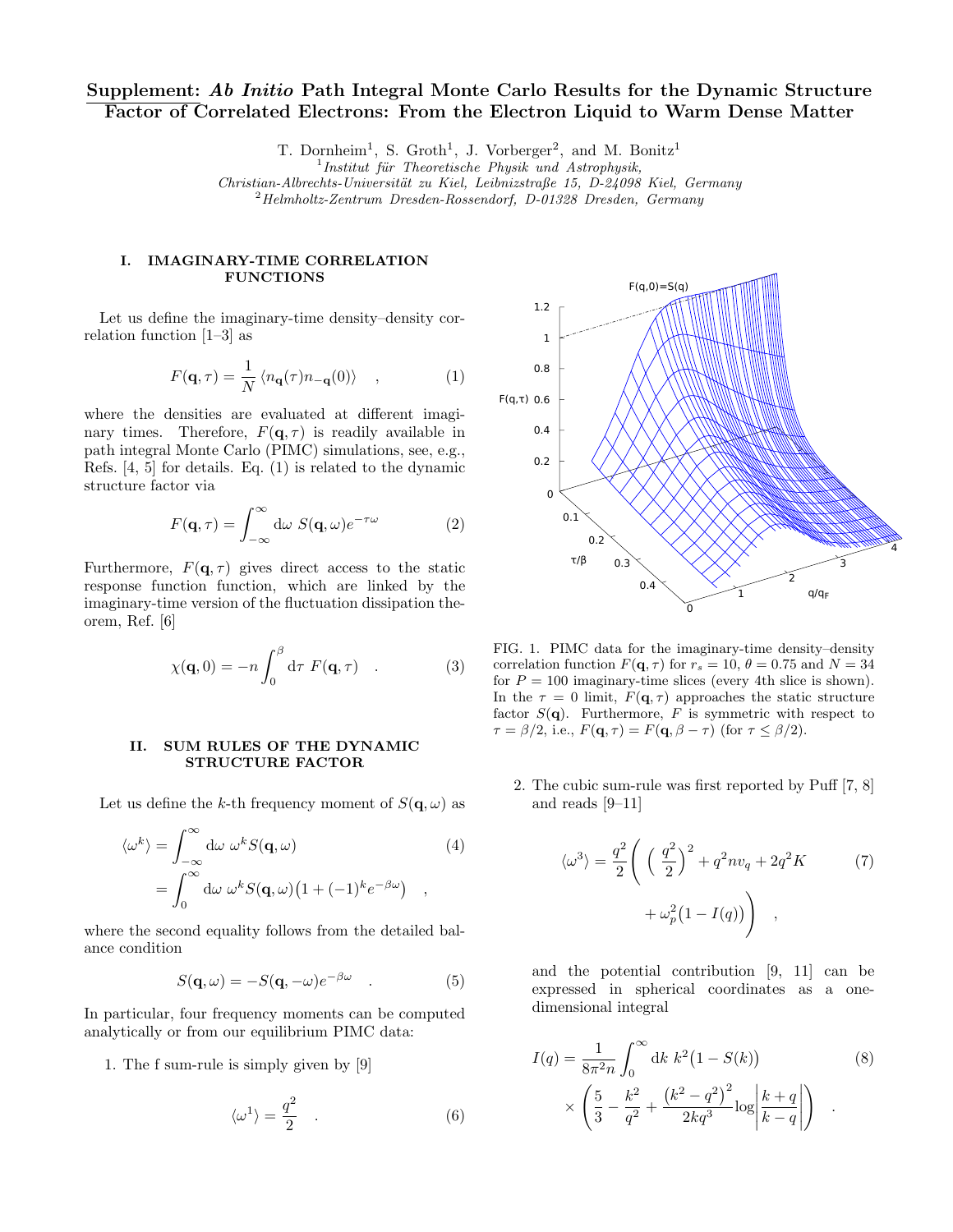

FIG. 2. Same as Fig. 1, but with  $\theta = 1$ ,  $P = 50$  and  $N = 34$ ,  $r_s=2.$ 

3. The inverse frequency moment is directly proportional to the static density response function [10, 12, 13]

$$
\langle \omega^{-1} \rangle = -\frac{\chi(\mathbf{q}, 0)}{2n} \quad , \tag{9}
$$

where  $\chi(\mathbf{q},0)$  is computed from Eq. (3).

4. Finally, the normalization of  $S(\mathbf{q}, \omega)$  is given by the static structure factor [14]

$$
\langle \omega^0 \rangle = S(\mathbf{q}) \quad . \tag{10}
$$

# III. DENSITY RESPONSE AND LOCAL FIELD CORRECTION

The dynamic structure factor is directly linked to the imaginary part of the dynamic density response function  $\chi(\mathbf{q}, \omega)$  by the fluctuation dissipation theorem [9, 15]

$$
S(\mathbf{q}, \omega) = -\frac{\operatorname{Im}\chi(\mathbf{q}, \omega)}{\pi n (1 - e^{-\beta \omega})} \quad . \tag{11}
$$

Typically,  $\chi(\mathbf{q}, \omega)$  is expressed in terms of the ideal response function  $\chi_0(\mathbf{q}, \omega)$  and the dynamic local field correction (LFC)  $G(\mathbf{q}, \omega)$ , e.g., Refs. [9, 15–17]

$$
\chi(\mathbf{q},\omega) = \frac{\chi_0(\mathbf{q},\omega)}{1 - v_q(1 - G(\mathbf{q},\omega))\chi_0(\mathbf{q},\omega)} \quad , \quad (12)
$$

with the Fourier transform of the Coulomb interaction

$$
v_q = \frac{4\pi}{q^2} \quad . \tag{13}
$$

Setting  $G(\mathbf{q}, \omega) = 0$  corresponds to the well-known random phase approximation (RPA) and, therefore, the LFC contains all exchange-correlation effects in the density re-

sponse beyond the mean-field level. In a nutshell, the reconstruction of  $S(\mathbf{q}, \omega)$  can be re-cast into the computation of  $G(\mathbf{q}, \omega)$ . This is very convenient as several properties of the LFC are known exactly, which can be exploited to further improve the reconstruction procedure:

1. The Kramers-Kronig relations link real and imaginary parts [15]:

$$
\operatorname{Re} G(\mathbf{q}, \omega) = \operatorname{Re} G(\mathbf{q}, \infty) + \frac{1}{\pi} \int_{-\infty}^{\infty} d\overline{\omega} \frac{\operatorname{Im} G(\mathbf{q}, \overline{\omega})}{\overline{\omega} - \omega} (14)
$$

$$
\operatorname{Im} G(\mathbf{q}, \omega) = -\frac{1}{\pi} \int_{-\infty}^{\infty} d\overline{\omega} \frac{\operatorname{Re} G(\mathbf{q}, \overline{\omega}) - \operatorname{Re} G(\mathbf{q}, \infty)}{\overline{\omega} - \omega} (15)
$$

- 2. The real and imaginary parts of  $G(\mathbf{q}, \omega)$  are even and odd functions with respect to  $\omega$ , respectively [16].
- 3. The imaginary part of  $G(\mathbf{q}, \omega)$  vanishes for high and low frequency [16]:

$$
\mathrm{Im}G(\mathbf{q},0) = \mathrm{Im}G(\mathbf{q},\infty) = 0 \tag{16}
$$

4. The static limit of  $\text{Re}G(\mathbf{q}, \omega)$  can be computed from the static density response function (see Eq.  $(3)$ ), which is real for  $\omega \to 0$  [9]:

$$
ReG(\mathbf{q},0) = 1 - \frac{1}{v_q} \left( \frac{1}{\chi_0(\mathbf{q},0)} - \frac{1}{\chi(\mathbf{q},0)} \right) \quad (17)
$$

5. The high frequency limit of  $\text{Re}G(\mathbf{q}, \omega)$  [11] is given in terms of the static structure factor  $S(\mathbf{q})$  (which is needed for the computation of  $I(q)$ , see Eq. (8)) and the exchange-correlation contribution to the kinetic energy  $K_{\text{xc}}$ ,

$$
ReG(\mathbf{q}, \infty) = I(q) - \frac{2q^2 K_{\rm xc}}{\omega_p^2} \quad , \tag{18}
$$

with the plasma frequency

$$
\omega_p = \left(\frac{3}{r_s^3}\right)^{1/2} \quad , \tag{19}
$$

and the kinetic term being obtained from the exchange-correlation free energy [18, 19]

$$
K_{\rm xc} = K - U_0 \tag{20}
$$

$$
= -f_{\rm xc}(r_s, \theta) - \theta \frac{\partial f_{\rm xc}(r_s, \theta)}{\partial \theta}\Big|_{r_s} \tag{21}
$$

$$
-r_s \frac{\partial f_{\rm xc}(r_s, \theta)}{\partial r_s} \Bigg|_{\theta} \qquad (22)
$$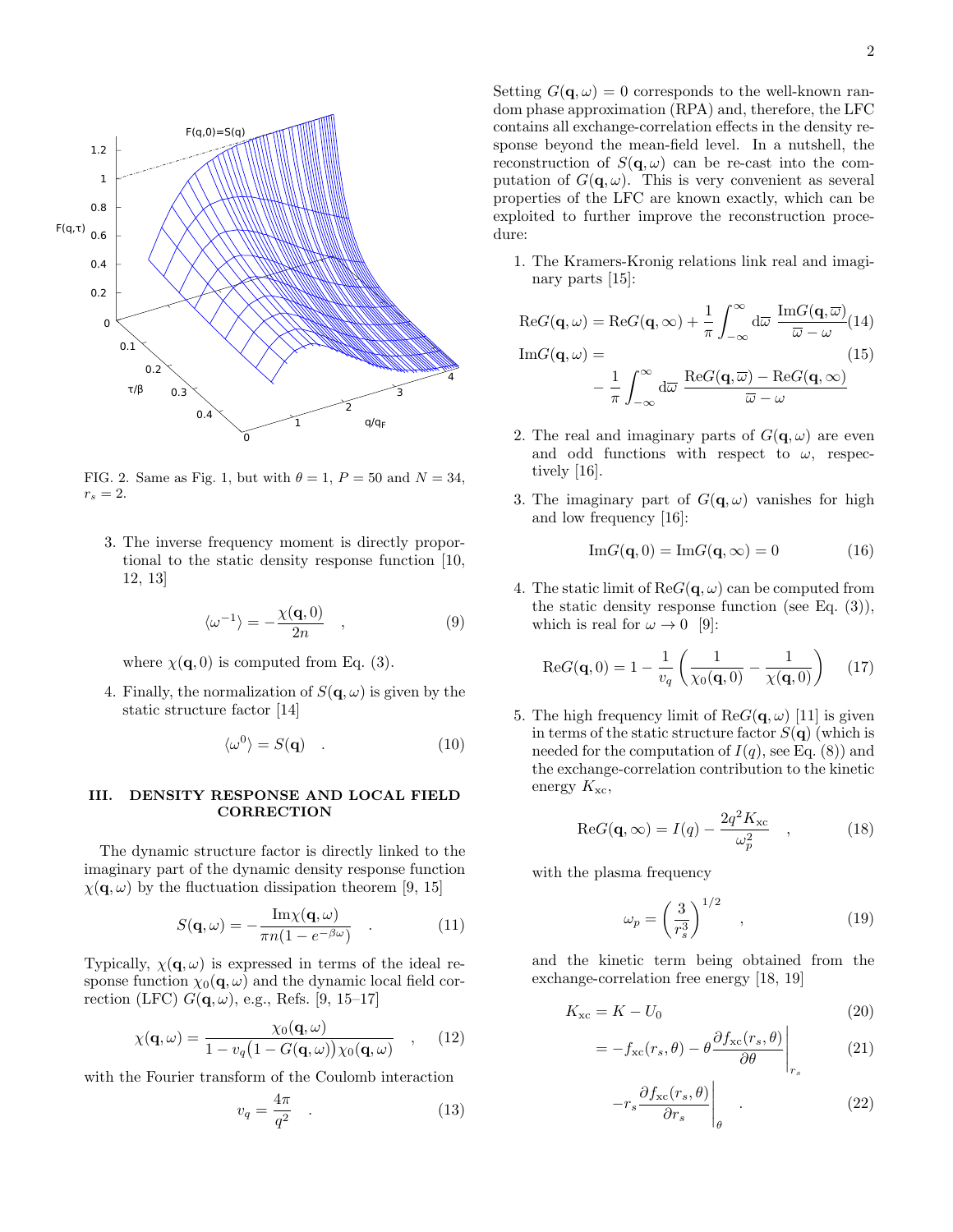# IV. STOCHASTIC LFC RECONSTRUCTION

The task at hand is to find a local field correction  $G(q,\omega) \in \mathbb{C}$  that i) fulfills the known exact properties listed in the previous section, ii) is consistent with our PIMC data for  $F(\mathbf{q}, \tau)$  (see Eq. (2)), and iii) is consistent with the sum-rules for  $\langle \omega^k \rangle$  (see Eq. (4)). Being inspired by Refs.  $[16, 17]$ , we introduce an extended Padé type parametrization of the imaginary part of the form

Im
$$
G(\mathbf{q}, \omega) = \frac{a_0 \omega + a_1 \omega^3 + a_2 \omega^5}{(b_0 + b_1 \omega^2)^c}
$$
, (23)

with  $a_i$ ,  $b_i$ , and c being free (a-priori unknown) parameters. The real part of  $G(\mathbf{q}, \omega)$  is then computed by numerical integration from Eq. (14), and fixing the static limit to the known value from Eq. (3) (note that the  $\omega \to \infty$  limit is fulfilled automatically),

$$
\operatorname{Re} G(\mathbf{q}, 0) \stackrel{!}{=} \operatorname{Re} G(\mathbf{q}, \infty) + \frac{1}{\pi} \int_{-\infty}^{\infty} d\omega \frac{a_0 + a_1 \omega^2 + a_2 \omega^4}{(b_0 + b_1 \omega^2)^c},
$$
(24)

determines one free parameter. In practice, Eq. (24) is solved analytically using SymPy [20] to express  $a_1$  in

- [1] A.L. Fetter and J.D. Walecka, Quantum Theory of Manyparticle Systems, McGraw-Hill (1971)
- [2] M. Boninsegni and D.M. Ceperley, Density fluctuations in liquid  ${}^{4}$ He. Path integrals and maximum entropy, J. Low. Temp. Phys. 104, 339-357 (1996)
- [3] M. Motta, D.E. Galli, S. Moroni, and E. Vitali, Imaginary time density-density correlations for two-dimensional electron gases at high density, J. Chem. Phys. 143, 164108 (2015)
- [4] D. Thirumalai and B.J. Berne, On the calculation of time correlation functions in quantum systems: Path integral techniques, J. Chem. Phys. 79, 5029 (1983)
- [5] E. Gallicchio and B.J. Berne, The absorption spectrum of the solvated electron in fluid helium by maximum entropy inversion of imaginary time correlation functions from path integral Monte Carlo simulations, J. Chem. Phys. 101, 9909 (1994)
- [6] G. Sugiyama, C. Bowen, and B.J. Alder, Static dielectric response of charged bosons, Phys. Rev. B 46, 13042 (1992)
- [7] R.D. Puff, Application of Sum Rules to the Low-Temperature Interacting Boson System, Phys. Rev. 137, A406 (1965)
- [8] N. Mihara and R.D. Puff, Liquid Structure Factor of Ground-State  $He^4$ , *Phys. Rev.* **174**, 221 (1968)
- [9] G. Giuliani and G. Vignale, Quantum Theory of the Electron Liquid, Cambridge University Press (2008)
- [10] N Iwamoto, Inequalities for frequency-moment sum rules of electron liquids, Phys. Rev. A 33, 1940 (1985)
- [11] N. Iwamoto, E. Krotscheck, and D. Pines, Theory of electron liquids. II. Static and dynamic form factors, correlation energy, and plasmon dispersion, Phys. Rev. B 29,

terms of the other parameters. The remaining five free parameters are randomly sampled over ten orders of magnitude to generate trial structure factors  $S_{\text{trial},i}(\mathbf{q},\omega)$ , which, by design, fulfill all listed exact relations of the LFC. The next step is then to plug the trial solutions into Eqs. (2) and (4) and only keep those that reproduce both  $F(\mathbf{q}, \tau)$  (for all  $\tau \in [0, \beta]$ ) and  $\langle \omega^k \rangle$  ( $i \in \{-1, 0, 1, 3\}$ ) within the statistical uncertainty of the PIMC data. Our final result for  $S(\mathbf{q}, \omega)$  is computed as the average over  $M \sim \mathcal{O}(10^3)$  independent random solutions,

$$
S_{\text{final}}(\mathbf{q}, \omega) = \frac{1}{M} \sum_{i=1}^{M} S_{\text{trial},i}(\mathbf{q}, \omega) , \qquad (25)
$$

which also conveniently allows us to estimate the uncertainty of the reconstruction by computing the variance

$$
\Delta S(\mathbf{q}, \omega) = \left(\frac{1}{M} \left( S_{\text{trial},i}(\mathbf{q}, \omega) - S_{\text{final}}(\mathbf{q}, \omega) \right)^2 \right)^{1/2} (26)
$$

#### REFERENCES

3936 (1984)

- [12] D. Pines and C.-W. Woo, Sum Rules, Structure Factors, and Phonon Dispersion in Liquid  ${}^{4}$ He at Long Wavelengths and Low Temperatures, Phys. Rev. Lett. 24, 1044 (1970)
- [13] A.A. Kugler, Bounds for Some Equilibrium Properties of an Electron Gas, Phys. Rev. A 1, 1688 (1970)
- [14] T. Dornheim, S. Groth, and M. Bonitz, Ab initio results for the Static Structure Factor of the Warm Dense Electron Gas, Contrib. Plasma Phys. 57, 468-478 (2017)
- [15] A.A. Kugler, Theory of the Local Field Correction in an Electron Gas, J. Stat. Phys. 12, 35 (1975)
- [16] E.K.U. Gross and W. Kohn, Local density-functional theory of frequency-dependent linear response, Phys. Rev. Lett. 55, 2850 (1985)
- [17] B. Dabrowski, Dynamical local-field factor in the response function of an electron gas, Phys. Rev. B 34, 4989 (1986)
- [18] S. Groth, T. Dornheim, T. Sjostrom, F.D. Malone, W.M.C. Foulkes, and M. Bonitz, Ab initio Exchange-Correlation Free Energy of the Uniform Electron Gas at Warm Dense Matter Conditions, Phys. Rev. Lett. 119, 135001 (2017)
- [19] T. Dornheim, S. Groth, and M. Bonitz, The uniform electron gas at warm dense matter conditions, Phys. Reports 744, 1-86 (2018)
- [20] A. Meurer, C.P. Smith, M. Paprocki, O. Čertík, S.B. Kirpichev, M. Rocklin, A. Kumar, S. Ivanov, J.K. Moore, S. Singh, T. Rathnayake, S. Vig, B.E. Granger, R.P. Muller, F. Bonazzi, H. Gupta, S. Vats, F. Johansson, F. Pedregosa, M.J. Curry, A.R. Terrel, Š. Roučka, A. Saboo, I. Fernando, S. Kulal, R. Cimrman, A. Scopatz,